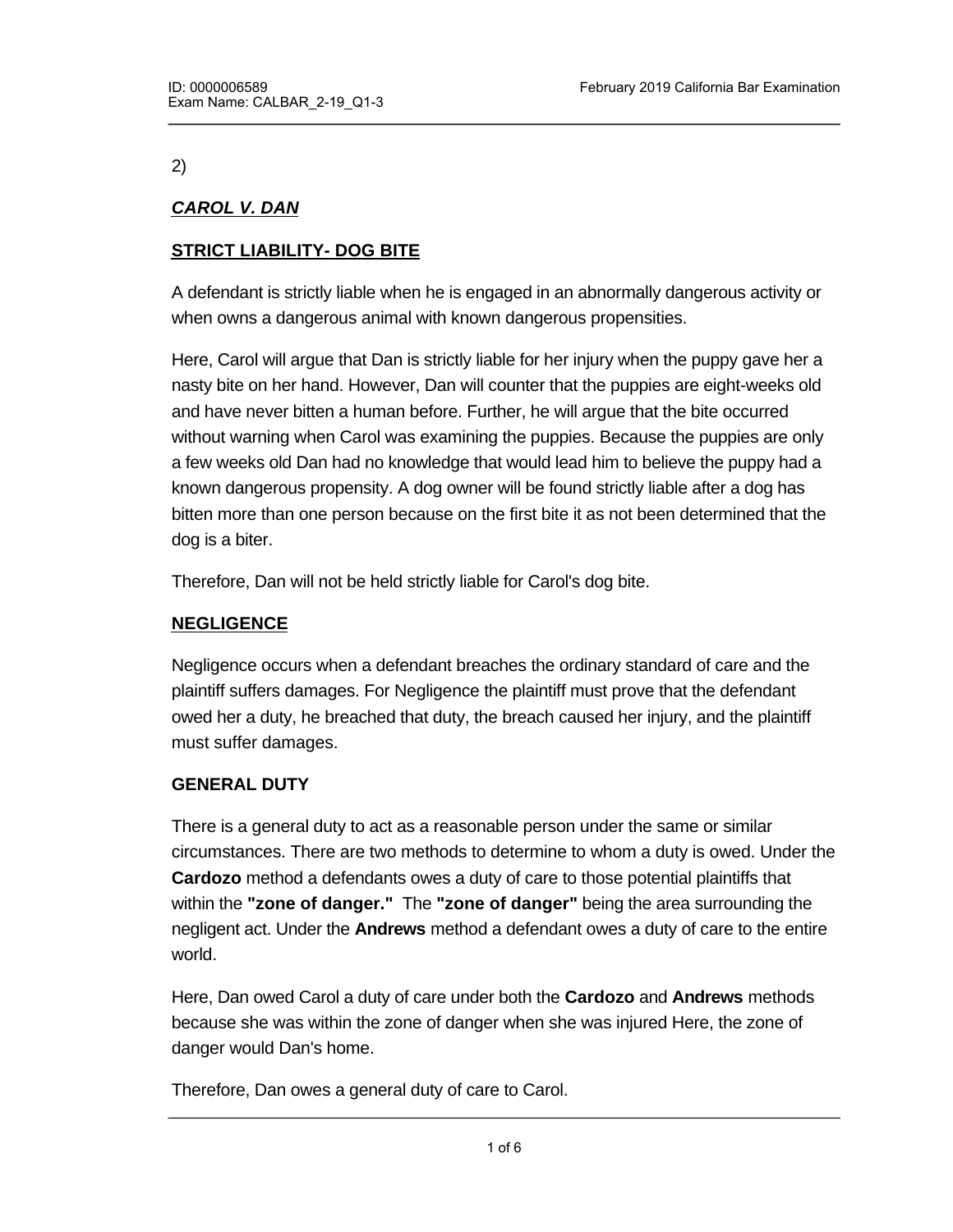# **SPECIAL DUTY**

There are special duties rules where a heightened standard of care is required because of a defendants relationship with the plaintiff; such as a landowner occupier. There are three types of status of a plaintiff on the land; (1) a trespasser; (2) licensee; (3) invitee. No duty of care is owed to a trespasser. A licensee is a person who is on the land for a social purpose. A landowner owes a licensee the duty to warn about dangerous conditions on the land. An invitee is someone who is on the property for a business purpose. A landowner owes an invitee the duty to warn about the dangerous condition and make it safe.

Here, Carol would likely be considered an invitee because she came to Dan's home to look at the puppies Dan was selling. Dan is a dog breeder so it is reasonable to believe that he operates his business from his home. Dan will argue that he did not have a special duty to Carol because her injury did not occur because of a dangerous condition on the land. He will argue that the injury Carol recieved should be considered under the general duty of care rules because it occurred when she was examining a puppy and was further aggravated when he mistakenly rubbed heavy-duty solvent into her wound. He will argue that the puppies (as established above) are not known to be dangerous and there was no dangerous condition for him to warn and make safe. However, Carol will indicate that the special duty rule applies to anything that occurs on the land.

Therefore, Dan also owes Carol a special duty.

# **BREACH**

Breach occurs when the duty owed is overlooked and the plaintiff is injured.

Here, Carol will argue that Dan breached his duty of care when he allowed her to examine the puppy and subjected her to injury. Further, she will argue that he again breached his duty when he rubbed heavy-duty solvent into her wound. Dan will argue that Carol assumed the risk of being bitten when examining the puppies because a reasonable person would know when dealing with a puppy there is always the potential for the puppy to bite, especially at a young age. Dan will further argue that he accidentally grabbed the solvent thinking it was antiseptic as he was trying to render aid to Carol's injury. Carol will argue that a reasonable person would know the difference between heavy-duty solvent and antiseptic.

Therefore, there is a breach.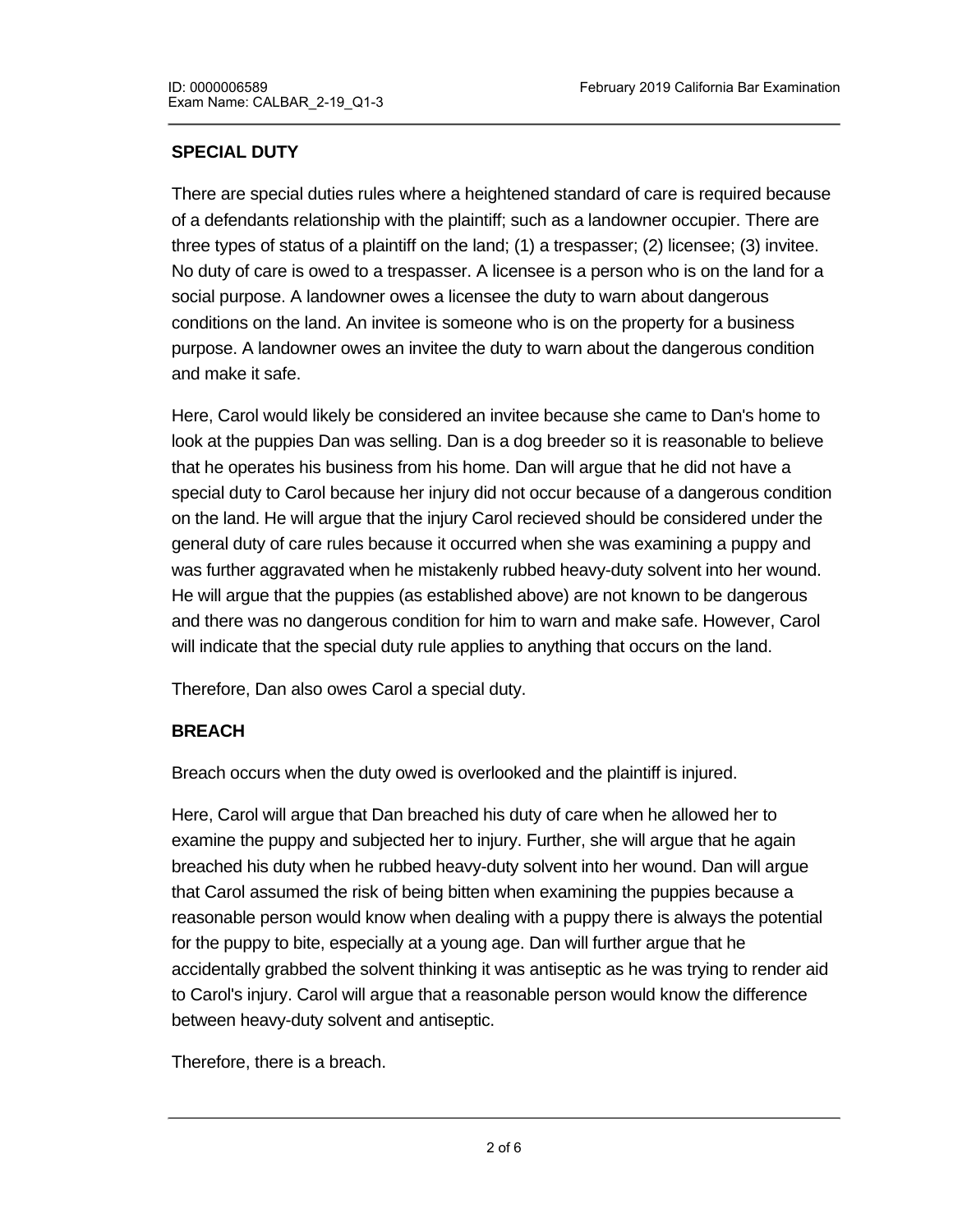### **CAUSATION**

There are two types of causation; actual and proximate.

#### *Actual*

Actual cause occurs when "but for" the defendant's negligence the injury would not have occurred.

Here, Carol will argue that **"but for"** Dan's negligence in allowing her to examine the puppy, she would not have been bitten. Carol will also argue that "but for" Dan negligently grabbing the solvent she would not have had her nasty bite exacerbated.

A court will likely find that there was no actual causation relating to Carol examining the puppy. However, there will be actual causation for Dan rubbing the solvent into her bite.

#### *Proximate*

Proximate cause occurs when there is a foreseeability of injury based on the chain of events.

Here, Carol will argue that after she was bitten by the dog it is **reasonably foreseeable** that Dan (as a dog breeder who likely has people in his house regularly to sell puppies to) would attempt to render aid if a puppy bit a potential customer. However, Dan will argue that it is not foreseeable that he would grab the solvent and not antiseptic. Carol will counter that the causation extends to Dan treating the injury only.

Therefore, There is proximate cause.

Therefore, there is causation.

#### **DAMAGES**

A plaintiff must suffer damages to recover for negligence.

Here, Carol suffered a nasty bite on her hand. She will able to ask for **compensatory damages** for her injury including medical bills to treat the nasty bite.

Therefore, there are damages.

**ASSUMPTION OF RISK**

Therefore, Carol will successfully prove negligence.

# **DEFENSES**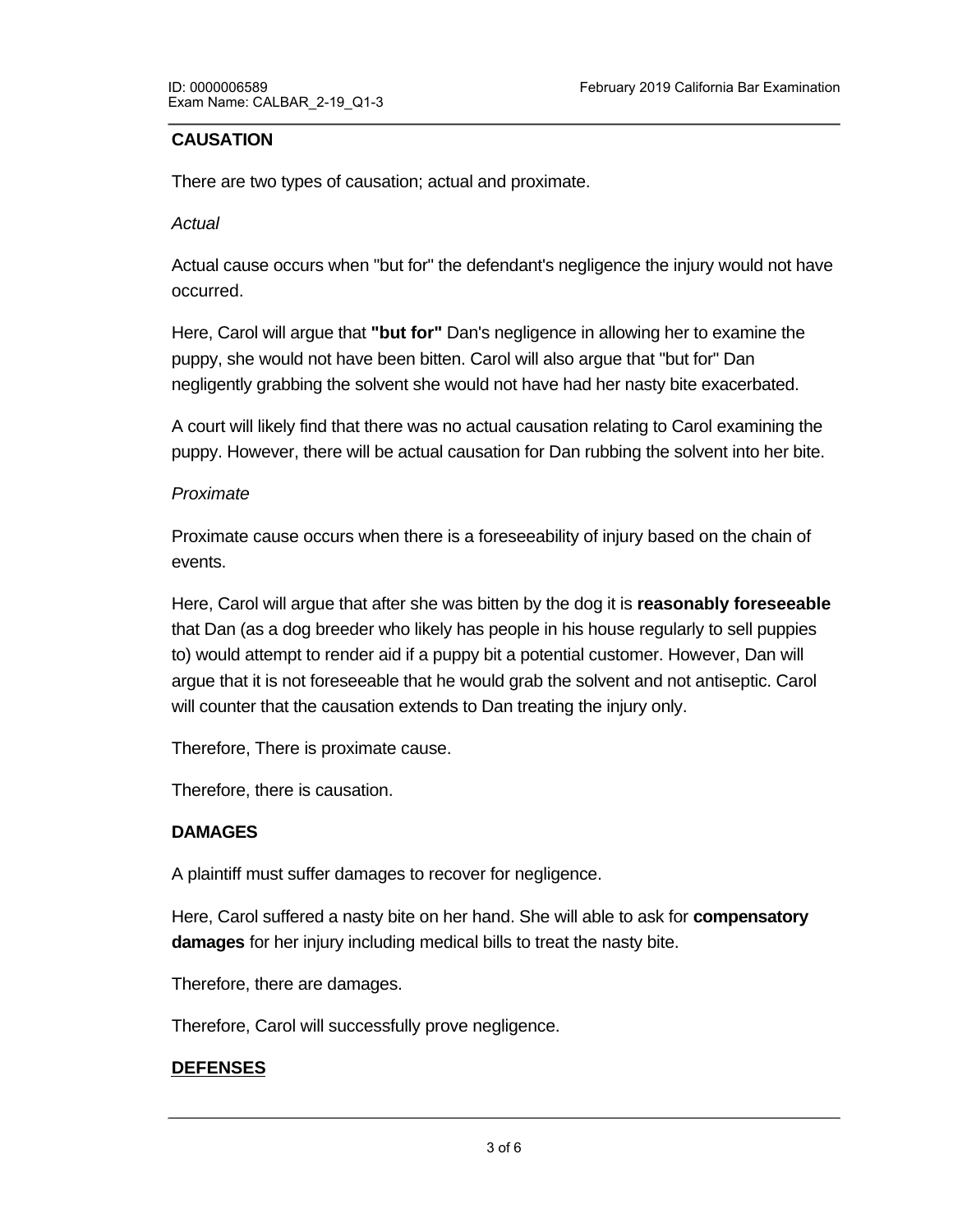### **ASSUMPTION OF RISK**

A defendant can argue as a defense to negligence that the plaintiff assumes the risk of being injured.

Here, Dan will argue that Carol assumed the risk of injury when she came into his home to examine puppies. A **reasonable person** would known that there is always the potential for a dog bite to occur when examining dogs that are unfamiliar with the plaintiff. In this instant Carol was examining an eight-week old puppy. The dog is not old enough for Dan to have knowledge if it has any dangerous propensities to warn about. Dan will further argue that because Carol assumed the risk of being bitten she also had the option to decline his assistance in treating the dog bite because Dan is a dog breeder not a medical professional. Therefore, she assumed the risk of potentially recieving inadequate medical treatment. A court will agree that Carol assumed the risk.

Therefore, Dan will successfully argue that defense of assumption of risk which will bar Carol's recovery.

# **BATTERY**

A battery is the intentional harmful or offensive touching of the person of another.

Here, Carol will argue she was battered when Dan rubbed the heavy-duty solvent into her open wound. She will argue that the solvent was harmful because it caused her pain. However, Dan will indicate that there is no intent because he did not mean to cause Carol pain and did not know that he grabbed solvent instead of antiseptic.

Therefore, there is no battery.

# *BOB V. DAN*

# **STRICT LIABILITY**

A defendant is strictly liable when engaged in an abnormally dangerous activity or dealing with wild animals or animals with known dangerous propensities. A defendant is liable for injuries caused when fleeing the animal.

Here, Bob was confronted by Dan's pet chimpanzee which was in a side room. A chimpanzee is considered a wild animal because it is not known to be domesticated and is uncontrollable. Further, the sight of a chimpanzee is likely to cause fear in people not it's owner. The chimpanzee gave Bob a deep gash to his head as he ran past it which is an injury. However, Dan will argue that he had the chimpanzee in a room at the

end of the hall and told Bob not to go into the hall and to go into that room. This he will argue was enough to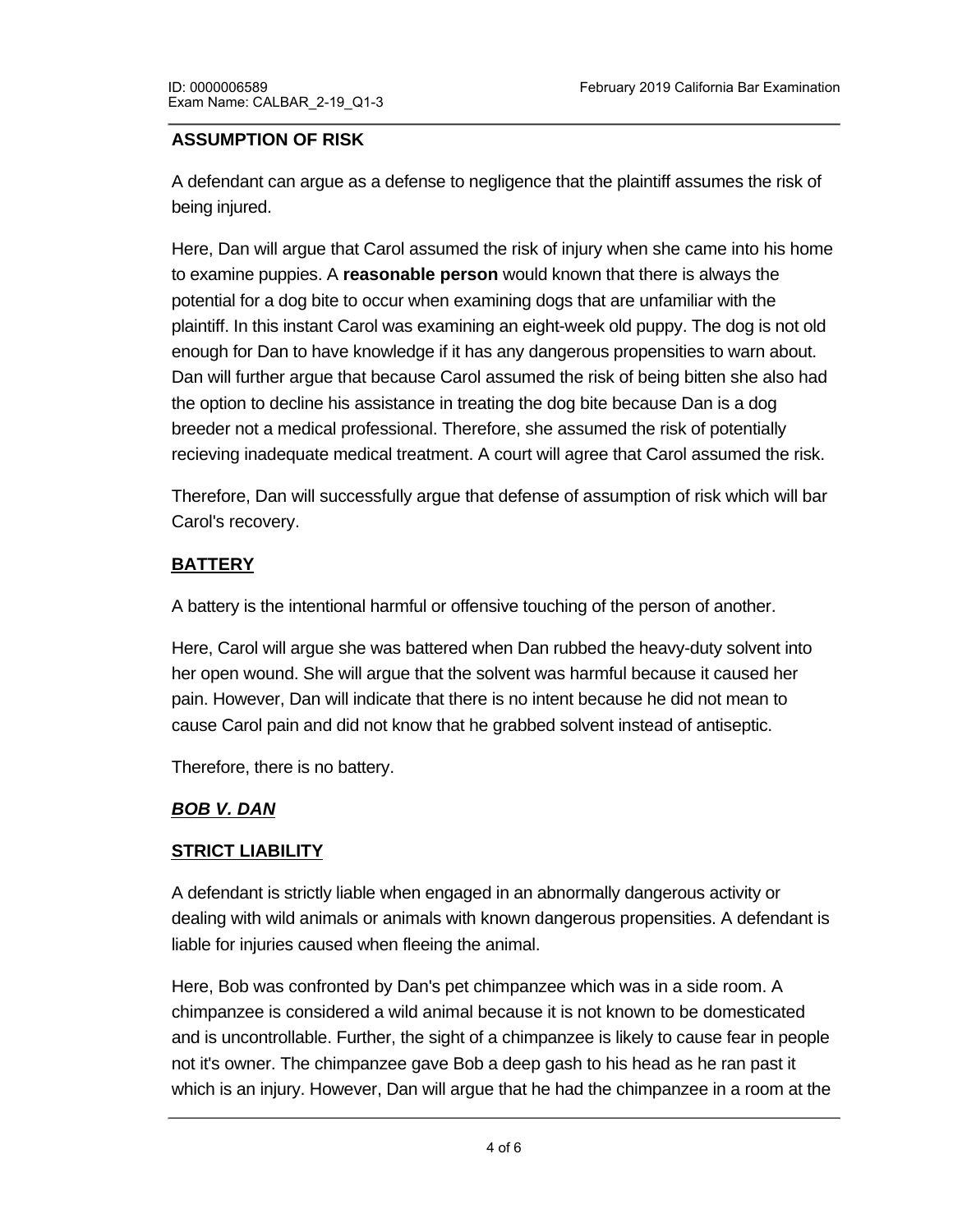end of the hall and told Bob not to go into that room. This he will argue was enough to show that the animal was secure and not wandering around Dan's property. This will not act as a defense to strict liability because the animal is still present and is a wild animal.

Therefore, Dan is liable in strict liability for Bob's injuries.

### **NEGLIGENCE**

### **GENERAL DUTY**

Dan owes Bob a general duty of care because he is on his property (which would be the zone of danger) and is present in the world.

Therefore, Dan owes a general duty of care to Bob.

### **SPECIAL DUTY**

There are special duties rules where a heightened standard of care is required because of a defendants relationship with the plaintiff; such as a **landowner occupier**. There are three types of status of a plaintiff on the land; (1) a trespasser; (2) licensee; (3) invitee. No duty of care is owed to a trespasser. A licensee is a person who is on the land for a social purpose. A landowner owes a licensee the duty to warn about dangerous conditions on the land. An invitee is someone who is on the property for a business purpose. A landowner owes an invitee the duty to warn about the dangerous condition and make it safe.

Bob will argue that he is owed a heightened duty of care because he was on the property as an invitee to examine the puppies for sale. Dan will acknowledge this but will however point out that the injury occurred in a dark room at the end of the hall that Bob was told not to go into. Dan will argue that because Bob did not have permission to go into the dark room at the end of the hall that once he entered the room he became a trespasser and is owed no special duty.

Therefore, there is no special duty of care owed as far as the entry and events that occurred in the room at the end of the hall.

# **BREACH**

Here, Bob will argue that Dan breached his duty of care by having the chimpanzee in a room near the bathroom. Because Bob was hurriedly trying to find the band aids to help Dan in rendering aid to Carol he made a wrong move when it came down to selecting which door in the hallways the was the bathroom. The two doors were near each other.

Bob will argue that a reasonable person would not keep their chimpanzee so close to